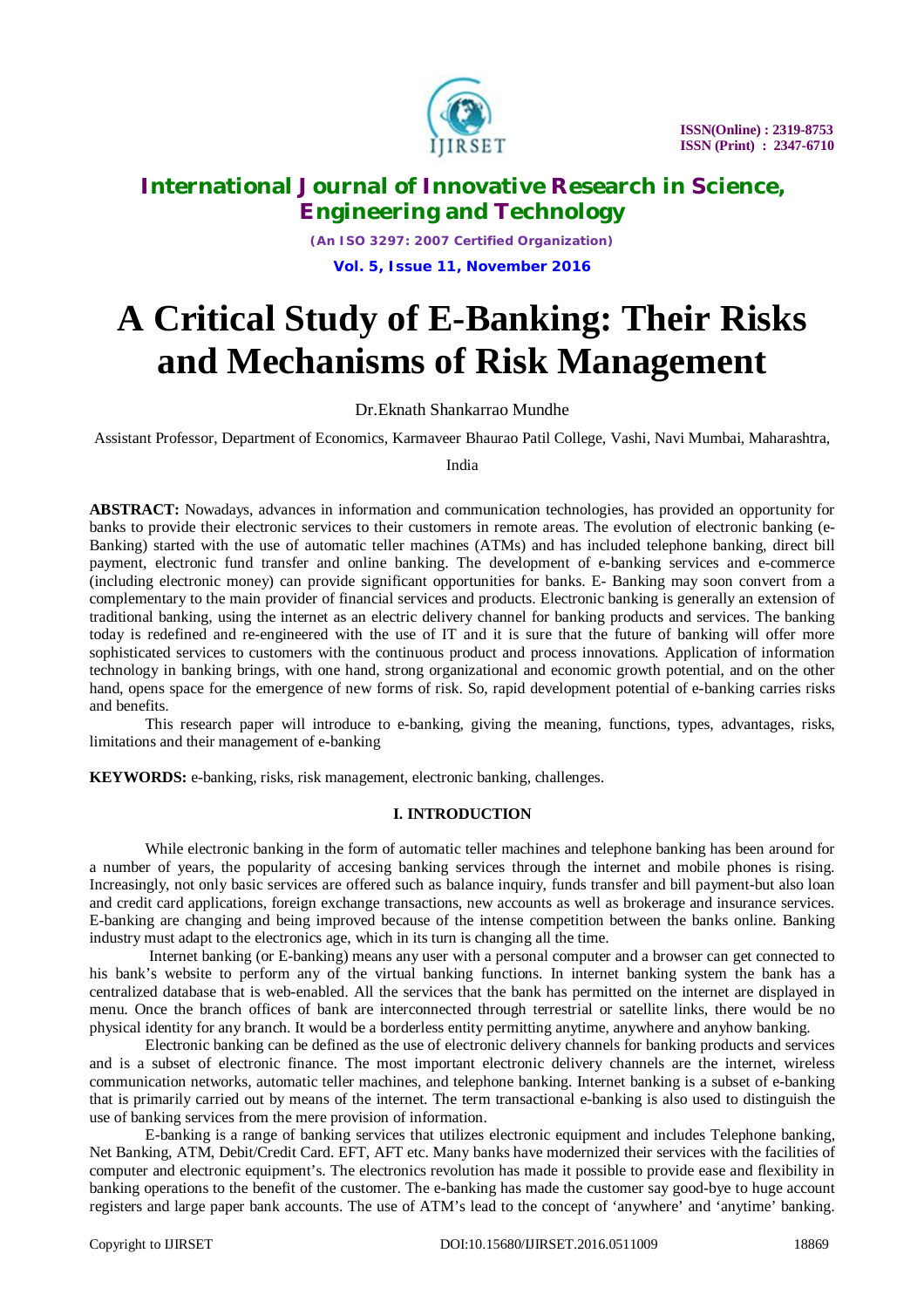

*(An ISO 3297: 2007 Certified Organization)*

#### **Vol. 5, Issue 11, November 2016**

Through the use of ATM cards, one can operate his bank account to withdraw money from any of the bank's ATM installed or available at the nearest site. Process of e-banking starts with opening the website and ends with making the payment.

Online banking was first introduced in the early 1980s in New York, United States. Four major banks — Citibank, Chase Manhattan, Chemical Bank and Manufacturers Hanover-offered home banking services. Chemical introduced its Pronto services for individuals and small businesses in 1983, which enabled individual and smallbusiness clients to maintain electronic chequebook registers, see account balances, and transfer funds between checking and savings accounts. Pronto failed to attract enough customers to break even and was abandoned in 1989. Other banks had a similar experience.

Around 1994, banks saw the rising popularity of the internet as an opportunity to advertise their services. Initially, they used the internet as another brochure, without interaction with the customer. Early sites featured pictures of the bank's officers or buildings, and provided customers with maps of branches and ATM locations, phone numbers to call for further information and simple listings of products. In 1995, Wells Fargo was the first U.S. bank to add account services to its website, with other banks quickly following suit. That same year, Presidential became the first U.S. bank to open bank accounts over the internet. According to research by Online Banking Report, at the end of 1999 less than 0.4% of households in the U.S. were using online banking. At the beginning of 2004, some 33 million U.S. households (31%) were using some form of online banking. Five years later, 47% of Americans used online banking, according to a survey by Gartner Group. Meanwhile, in the UK online banking grew from 63% to 70% of internet users between 2011 and 2012.

At present, the personal e-bank system provides the inquiry about the information of account, card accounts' transfer, bank-securities accounts transfer, the transaction of foreign exchange' the b2c disbursement on net client service, account management, reporting the loss if the account etc.

#### **II. RELATED WORK**

To-day, we cannot think about the success of a banking system without information technology and communication. It has enlarged the role of banking sector in the economy. The financial transactions and payment can now be processed quickly and easily. The banks with the latest technology and techniques are more successful in the competitive financial market. They have been able to generate more and more business resulting in their greater profitability.

**Dannenberg and Kellner (1998),** in their study, overviewed the opportunities for effective utilization of the internet with regard to the banking industry. The authors evaluated that appropriate application of today's cutting edge technology could ensure the success of banks in the competitive market. They evaluated the services of banks via internet as websites provide sophisticated line of products and services at low price. The authors analyzed that transactions via internet reduce the risk of data loss to customers, chance to cut down expenses, higher flexibility for bank employees, re-shaping thebanks' image into an innovative and technologically leading institutes, etc. The researchers found that banks could move one step further by entering into a strategic alliance with internet service provider. So, the bank of tomorrow stands to be feasible with today's technology.

**Suresh (2008)**, highlighted that recently developed e-banking technology had created unpredicted opportunities for the banks to organize their financial products, profits, service delivery and marketing. The objectives of the study were to evaluate the difference between traditional and e-banking, and to identify the core capabilities for the best use of ebanking. The author analyzed that e-banking will be an innovation if it preserved both business model and technology knowledge, and disruptive if it destroys both the model and knowledge. He also differentiated e-banking from traditional banking in five ways, namely, value proportion, market scope, cost structure, profit potential and value network. However, in order to exploit technical and business capabilities of e-banking, banks should generate more customers inside and outside India so that more revenues could be generated that lead to better future of Indian economy.

**Chalam and Nageswara (2006)** focused that as the computer touched each and every aspect of the economy, so banking sector was not an exception to it. The objective of the study was to find out change in banking sector through the techniques of e-banking. The authors evaluated several e-banking products like ATM, EFT, ECS, EDI, telebanking, etc. E-banking had benefited to the individual through anywhere, anytime banking; to traders and merchants through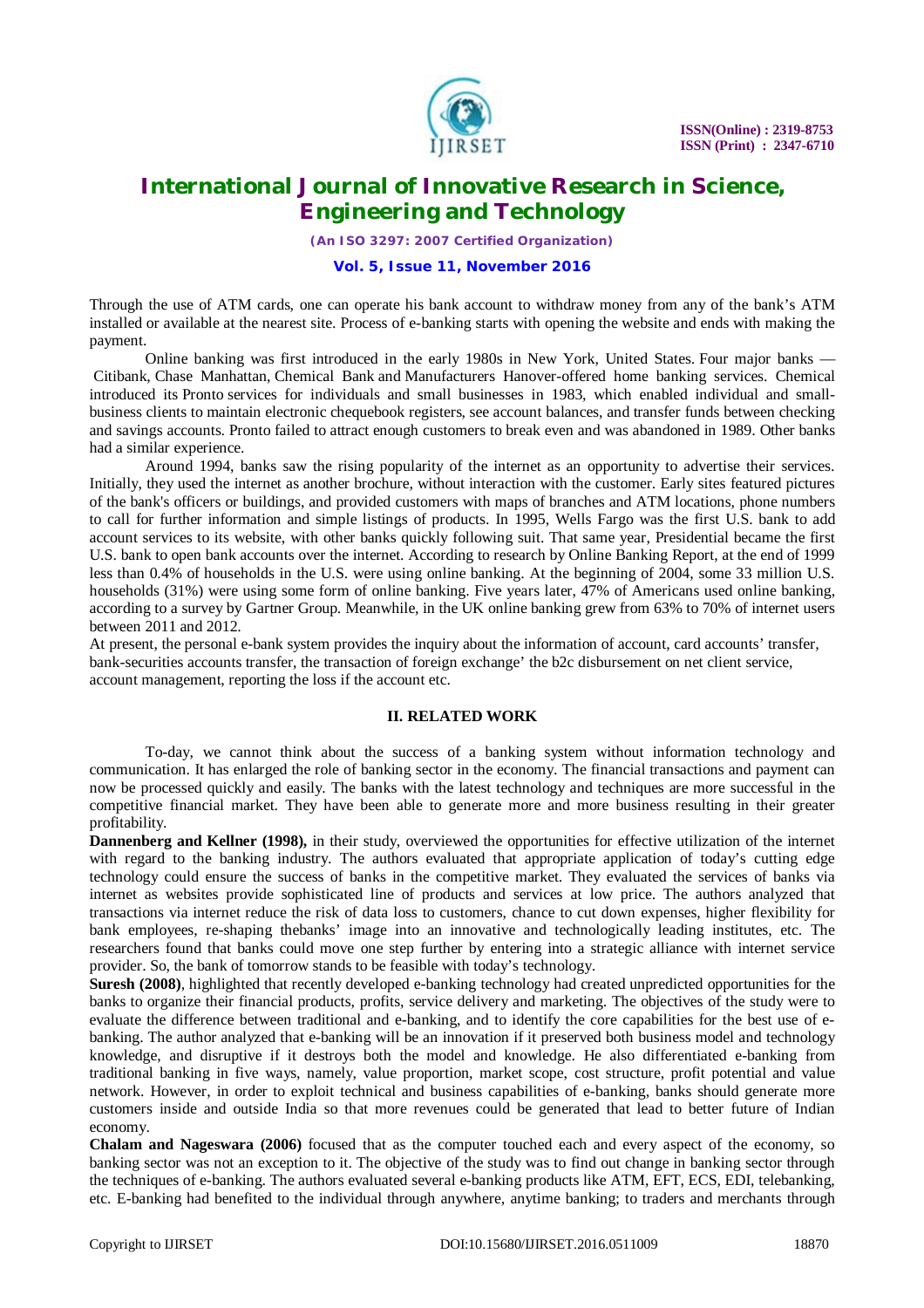

*(An ISO 3297: 2007 Certified Organization)*

### **Vol. 5, Issue 11, November 2016**

immediate settlement of payment; to banks through unlimited network, online banking, attracting and retaining the customers, debit and credit card facilities; and to the nation through globalization of trade, more exports, more transparency in business, etc. The researchers concluded that emerging challenge in e-banking was due to lack of awareness among people, no cyber laws by government and low density of telephone lines and low computerization of banking activities. They recommended that banks should adopt hardware and software security measures, appoint skilled personnel and adoption of digital signature certification authority so as to tackle the major challenges in ebanking.

**Sarangapani and Mamatha (2008)** explained the concept of e-banking and highlighted all the concerns and challenges while implementing the same. The authorsemphasized that e-banking was necessary not only for improving the quality of servicesrendered to the customers but also for better marketing of products. The authorsevaluated various e-banking modems for banking transactions like ATM, EFT, ECS,SPNS, PC banking, mobile banking and internet banking. But they mainly emphasizedon virtual banking, smart cards, e-cheques and internet banking. They analyzed thewebsites of various banks for internet banking adoption in which private sector bankswere providing maximum IB services followed by public sector banks, foreign banks andold private sector banks. The author suggested some measures which could contributetowards greater adoption of e-services. The customers should be taken into confidencethat the transactions made by them are risk free, and there is no scope of any fraud.Further, they should also be assured that hackers can do no harm to their interests.Furthermore, the system should be free from legal intricacies.

## **III. BENEFITS OF E-BANKING**

*A. TO THE CUSTOMER***:**Anywhere Banking no matter wherever the customer is in the world. Balance enquiry, requestfor services, issuing instructions etc., from anywhere in the world is possible.Anytime Banking – Managing funds in real time and most importantly, 24 hours a day, 7days aweek according to convenience of the customers.Brings down 'Cost of Banking' to the customer over a period of time.Cash withdrawal from any branch / ATM.On-line purchase of goods and services includingonline payment for the same.

**B.** TO THE BANK: Innovative, scheme, addresses competition and present the bank as technology driven in thebanking sector market.Reduces customer visits to the branch and thereby human intervention.Interbranchreconciliation is immediate thereby reducing chances of fraud and misappropriation.On-line banking is an effective medium of promotion of various schemes of the bank, amarketing tool indeed. Integrated customer data paves way for individualized and customizedservices.

## **IV. RISKS IN E-BANKING**

A. **OPERATIONAL RISK:** Operations risk arises from fraud, processing errors, system disruptions, or other unanticipated events resulting in the institution's inability to deliver products or services. This risk exists in each product and service offered. The level of transaction risk is affected by the structure of the institution's processing environment, including the types of services offered and the complexity of the processes and supporting technology. In most instances, e-banking activities will increase the complexity of the institution's activities and the quantity of its operations risk, especially if the institution is offering innovative services that have not been standardized. Since customers expect e-banking services to be available 24 hours a day, 7 days a week, financial institutions should ensure their e-banking infrastructures contain sufficient capacity and redundancy to ensure reliable service availability. Banks face three main types of operations risk, 1.Volume Forecasts. 2. Management Information Systems. 3. Outsourcing.

**B. SECURITY RISK:** Security risk arises on account of unauthorized access to a bank's critical information stores like accounting system, risk management system, portfolio management system, etc. A breach of security could result in direct financial loss to the bank. For example, hackers operating via the Internet could access, retrieve and use confidential customer information and also can implant virus. This may result in loss of data, theft of or tampering with customer information, disabling of a significant portion of bank's internal computer system thus denying service, cost of repairing these etc. Other related risks are loss of reputation, infringing customers" privacy and its legal implications. Thus, access control is of paramount importance. Controlling access to banks" system has become more complex in the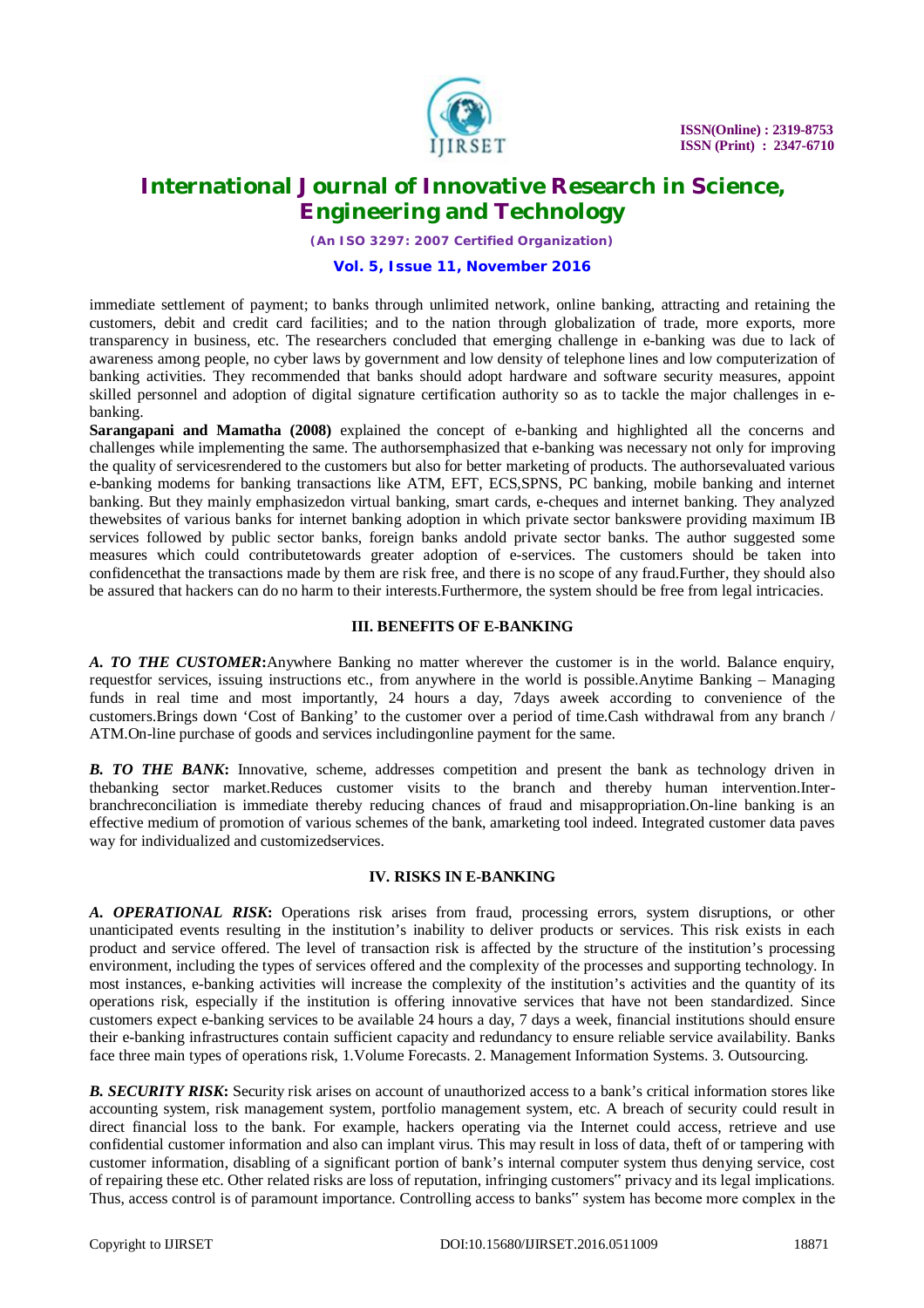

*(An ISO 3297: 2007 Certified Organization)* **Vol. 5, Issue 11, November 2016**

Internet environment which is a public domain and attempts at unauthorized access could emanate from any source and from anywhere in the world with or without criminal intent. Attackers could be hackers, unscrupulous vendors, disgruntled employees or even pure thrill seekers. In addition to external attacks banks are exposed to security risk from internal sources e.g. employee fraud. Employees being familiar with different systems and their weaknesses become potential security threats in a loosely controlled environment. They can manage to acquire the authentication data in order to access the customer accounts causing losses to the bank. Unless specifically protected, all data / information transfer over the Internet can be monitored or read by unauthorized persons. There are programs such as 'sniffers' which can be set up at web servers or other critical locations to collect data like account numbers, passwords, account and credit card numbers. Data privacy and confidentiality issues are relevant even when data is not being transferred over the net. Data residing in web servers or even banks" internal systems are susceptible to corruption if not properly isolated through firewalls from Internet. Proper access control and technological tools to ensure data integrity is of utmost importance to banks. Identity of the person making a request for a service or a transaction as a customer is crucial to legal validity of a transaction and is a source of risk to a bank. A computer connected to Internet is identified by its IP (Internet Protocol) address. There are methods available to masquerade one computer as another, commonly known as 'IP Spoofing'. Likewise user identity can be misrepresented. Hence, authentication control is an essential security step in any e-banking system. Non-repudiation involves creating a proof of communication between two parties; say the bank and its customer, which neither can deny later. Banks' system must be technologically equipped to handle these aspects which are potential sources of risk.

*C. SYSTEM ARCHITECTURE AND DESIGN RISK***:** Appropriate system architecture and control is an important factor in managing various Kinds of operational and security risks. A bank faces the risk that the systems it chooses are not well designed or implemented. For example, a bank is exposed to the risk of an interruption or slow-down of its existing systems if the electronic banking or electronic money system it chooses is not compatible with user requirements. Many banks are likely to rely on outside service providers and external experts to implement, operate, and support portions of their electronic money and electronic banking activities. Such reliance may be desirable because it allows a bank to outsource aspects of the provision of electronic banking and electronic money activities that it cannot provide economically itself. However, reliance on outsourcing exposes a bank to operational risks. Service providers may not have the requisite expertise to deliver services expected by the bank, or may fail to update their technology in a timely manner. A service provider's operations could be interrupted due to system breakdowns or financial difficulties, jeopardizing a bank's ability to deliver products or services. The rapid pace of change that characterizes information technology presents banks with the risk of systems obsolescence. For example, computer software that facilitates the use of electronic banking and electronic money products by customers will require updating, but channels for distributing software updates pose risks for banks in that criminal or malicious individuals could intercept and modify the software. In addition, rapid technological change can mean that staff may fail to understand fully the nature of new technology employed by the bank. This could result in operational problems with new or updated systems.

**D. REPUTATIONAL RISK:** Reputational risk is the risk of getting significant negative public opinion, which may result in a critical loss of funding or customers. Such risks arise from actions which cause major loss of the public confidence in the banks' ability to perform critical functions or impair bank customer relationship. It may be due to banks" own action or due to third party action. The main reasons for this risk may be system or product not working to the expectations of the customers, significant system deficiencies, significant security breach (both due to internal and external attack), inadequate information to customers about product use and problem resolution procedures, significant problems with communication networks that impair customers' access to their funds or account information especially if there are no alternative means of account access. Such situation may cause customer-discontinuing use of product or the service. Directly affected customers may leave the bank and others may follow if the problem is publicized. Other reasons include losses to similar institution offering same type of services causing customer to view other banks also with suspicion, targeted attacks on a bank like hacker spreading inaccurate information about bank products, a virus disturbing bank's system causing system and data integrity problems etc. Possible measures to avoid this risk are to test the system before implementation, backup facilities, contingency plans including plans to address customer problems during system disruptions, deploying virus checking, deployment of ethical hackers for plugging the loopholes and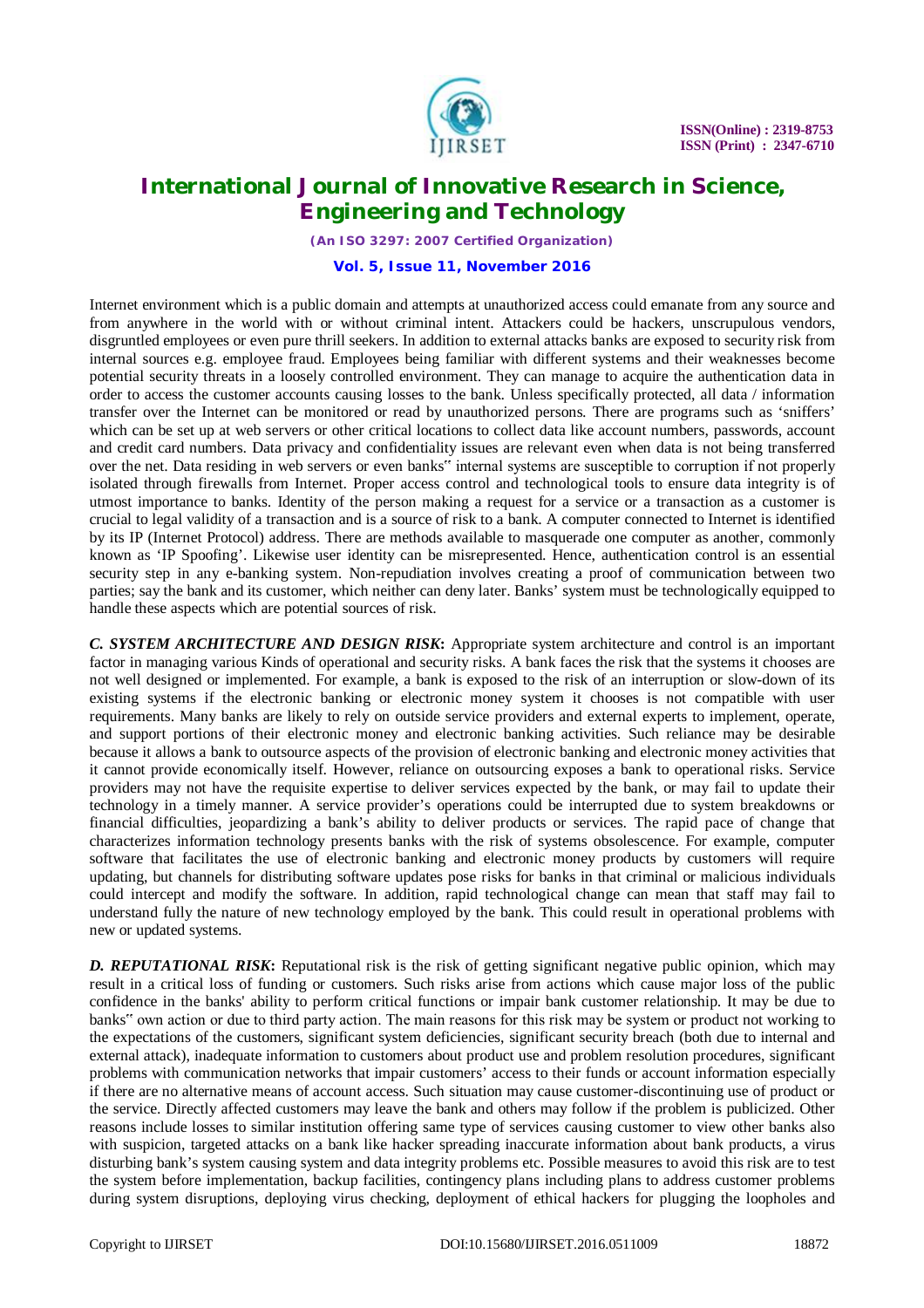

*(An ISO 3297: 2007 Certified Organization)*

**Vol. 5, Issue 11, November 2016**

other security measures. It is significant not only for a single bank but also for the system as a whole. Under extreme circumstances, such a situation might lead to systemic disruptions in the banking system. Thus the role of the regulator becomes even more important as not even a single bank can be allowed to fail.

*E. LEGAL/COMPLIANCE RISK***:** Legal risk is the risk of non-compliance with legal or regulatory requirements. The legal risks are directly related to the electronic banking and they are increased as its use is extended. They mainly stem from the uncertainty that exists in the legal – regulative framework concerning the electronic banking. In most countries an explicit regulating framework does not exist and this is owed to the little experience regarding the sector of electronic banking. The problem becomes even bigger when a bank offers its electronic services to other countries as well, since a unified legal frame in international level does not exist. Each country puts its own rules into effect and it is difficult for a bank to constantly adapt its services and to be acquainted with all the laws that are in effect in every country. Another legal risk is related with the protection of the customers' personal data. Bad use by the bank personnel or by exterior malignant intruders can expose a bank in serious legal risks. It is possible that the intruders acquire access in the databases of the banks and use the data of customers in order to commit a fraud. In this case a legal risk is created by the bad or not certified use of customers" data. The legal risks, in which the financial institutions will be exposed from the use of electronic banking, are expected to increase because of the uncertainty that characterizes the wider legal framework and the specific lawful regulations of transactions through an open electronic network as the internet is. The uncertainty with regard to the validity of transactions, the protection of personal data, the involuntary consumer's exposure to foreign jurisdiction, the tax evasion, the laundering of money, the electronic fraud but also the legal responsibility in case a system collapses, increase the exposure to the legal regulatory risks. In terms of the European Union, a regulating frame has been developed that is concerned with questions such as the electronic (digital) signatures, the distant rendering of financial services, as well as the Directive on the electronic commerce. A customer inadequately informed about his rights and obligations, may not take proper precautions in using Internet banking products or services, leading to disputed transactions, unwanted suits against the bank or other regulatory sanctions. In the enthusiasm of enhancing customer service, bank may link their Internet site to other sites also. This may cause legal risk. Further, a hacker may use the linked site to defraud a bank customer. Compliance and legal issues arise out of the rapid growth in usage of e-banking and the differences between electronic and paper-based processes. E-banking is a new delivery channel where the laws and rules governing the electronic delivery of certain financial institution products or services may be ambiguous or still evolving. Specific regulatory and legal challenges include: Laws and regulations governing consumer transactions require specific types of disclosures, notices, or record keeping requirements. These requirements also apply to e-banking, and Reserve Bank of India continues to update consumer laws and regulations to reflect the impact of e-banking and on-line customer relationships. Some of the legal requirements and regulatory guidance that frequently apply to e-banking products and services have been issued by R.B.I. in its notification on 14th June, 2001, which were the findings of a working group on Internet Banking. These guidelines are available on the web site of RBI.

*F. MONEY LAUNDERING RISK***:** Money laundering is the practice of engaging in financial transactions in order to conceal the identity, source, and/or destination of money, and is a main operation of the underground economy. Money laundering is called what it is because that perfectly describes what takes place - illegal, or dirty, money is put through a cycle of transactions, or washed, so that it comes out the other end as legal, or clean, money. In other words, the source of illegally obtained funds is obscured through a succession of transfers and deals in order that those same funds can eventually be made to appear as legitimate income. Every financial institution is charged with the responsibility of developing policies and procedures to combat money laundering, which includes the duty to be aware of trends and adaptations in the methods by which money laundering is carried out. The most difficult aspect of this responsibility is a financial organization's ability to anticipate new criminal behaviour and to proactively implement protocols before the criminal behaviour occurs. As Internet banking transactions are conducted remotely banks may find it difficult to apply traditional method for detecting and preventing undesirable criminal activities. Application of money laundering rules may also be inappropriate for some forms of electronic payments. Thus banks expose themselves to the money laundering risk. This may result in legal sanctions for non-compliance with "know your customer" laws. To avoid this, banks need to design proper customer identification and screening techniques, develop audit trails, and conduct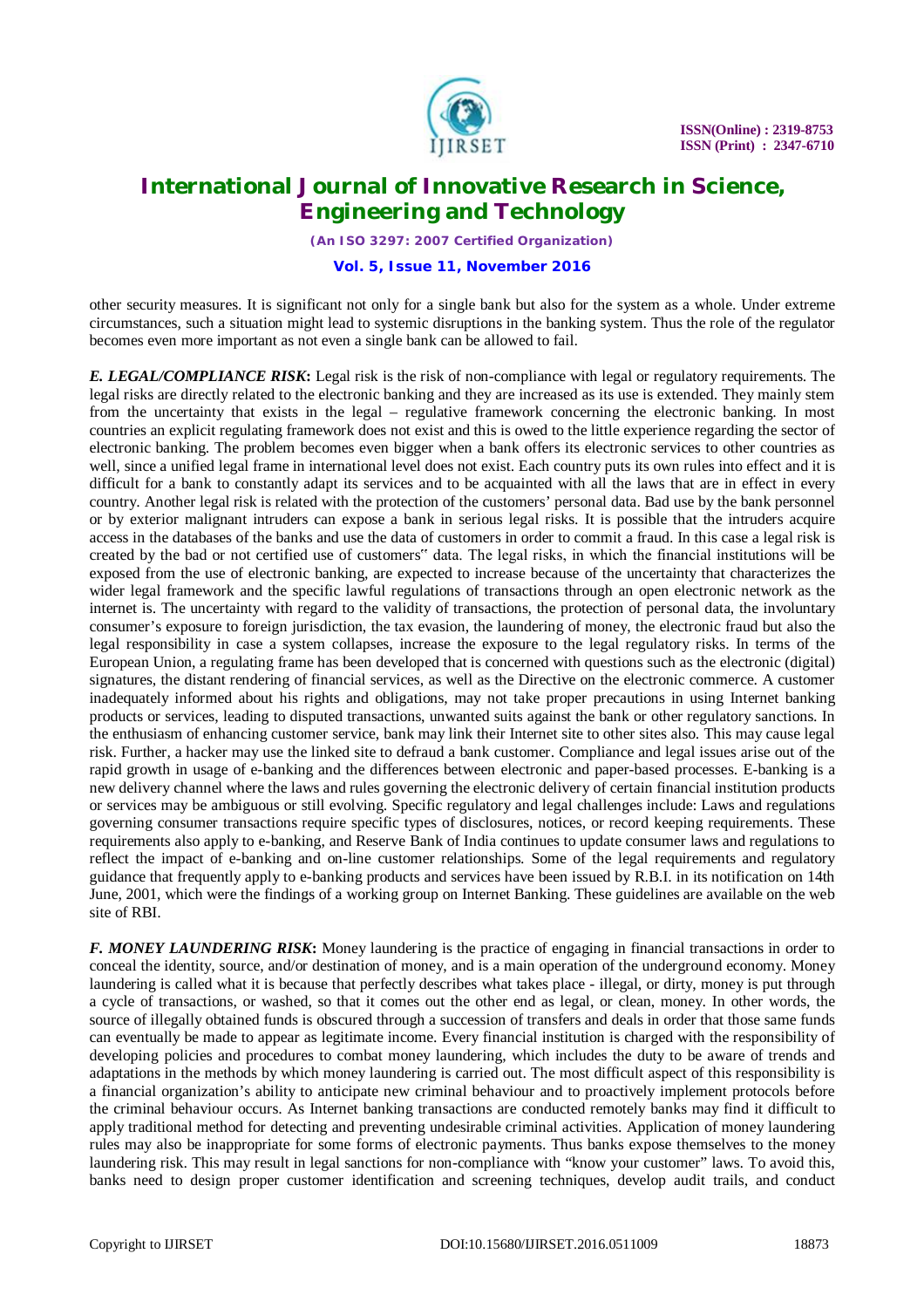

*(An ISO 3297: 2007 Certified Organization)*

**Vol. 5, Issue 11, November 2016**

periodic compliance reviews, frame policies and procedures to spot and report suspicious activities in Internet transactions.

*G. STRATEGIC RISK***:** On strategic risk E-banking is relatively new and, as a result, there can be a lack of understanding among senior management about its potential and implications. People with technological, but not banking, skills can end up driving the initiatives. E-initiatives can spring up in an incoherent and piecemeal manner in firms. They can be expensive and can fail to recoup their cost. Furthermore, they are often positioned as loss leaders (to capture market share), but may not attract the types of customers that banks want or expect and may have unexpected implications on existing business lines. Banks should respond to these risks by having a clear strategy driven from the top and should ensure that this strategy takes account of the effects of e-banking, wherever relevant. Such a strategy should be clearly disseminated across the business, and supported by a clear business plan with an effective means of monitoring performance against it. Poor e-banking planning and investment decisions can increase a financial institution's strategic risk. Early adopters of new e-banking services can establish themselves as innovators who anticipate the needs of their customers, but may do so by incurring higher costs and increased complexity in their operations. Conversely, late adopters may be able to avoid the higher expense and added complexity, but do so at the risk of not meeting customer demand for additional products and services.

## **V. MACHANISM OF E-BANKING RISK MANAGEMENT**

For an increasing number of banks there may be a strategic reason for engaging in electronic banking and electronic money activities. In addition, greater use of electronic banking and electronic money may increase the efficiency of the banking and payment system, benefiting consumers and merchants. At the same time, there are risks for banks engaging in electronic banking and electronic money activities. Risks must be balanced against benefits; banks must be able to manage and control risks and absorb any related losses if necessary. The rapid pace of technological innovation is likely to change the nature and scope of risks banks face in electronic money and electronic banking. Supervisors expect banks to have processes that enable bank management to respond to current risks, and to adjust to new risks. A risk management process that includes the three basic elements of assessing risks, controlling risk exposure, and monitoring risks will help banks and supervisors attain these goals. Banks may employ such a process when committing to new electronic banking and electronic money activities, and as they evaluate existing commitments to these activities.

Scammers and thieves are out there, but you can protect yourself. Infamous bank robber Willie Sutton, when asked why banks were his favourite target, responded, "Because that's where the money is. The modern-day Willie Suttons of the world target bank Web sites for the same reason. With online transactions, money is represented in the form of electronic records of ownership, which means online bank robbers can steal more money, in less time, than by stealing literal currency--and they don't even need a getaway car. But that doesn't mean online banking necessarily has to be a riskier proposition. "Internet banking is terribly secure," says Brad Adrian, an Internet banking analyst with Gartner. "Financial services providers...make their systems as secure as possible." But, he says, "unscrupulous people using phishing, keystroke collection, or similar activities" to steal your passwords or account numbers are a growing problem.

**GOING PHISHING:** Phishing scams, in which attackers use spoof e-mails and Web sites to lure users into entering personal financial information (such as credit card numbers, bank account information, and passwords), have increased in the last several months. Yet even though public awareness of these scams has grown, people continue to fall victim to them in increasing numbers. The click-through rate on phishing e-mails is 3 percent, estimates AvivahLitan, vice president and research director at Gartner. That compares with a response rate of about 0.5 percent for spam, he says. One possible reason for this: People take e-mail from their bank very seriously, he says. In part the solution is better customer education, he adds, but banks could also do more to prevent the scams from working in the first place. Online criminals-including those who phish for a living--have become even more sophisticated, creating fraudulent Web sites and e-mail messages that are harder to detect. Professional phishing criminals even work current events into their attacks to make them seem more realistic: One recent scam, for example, posed as an e-mail soliciting campaign donation.